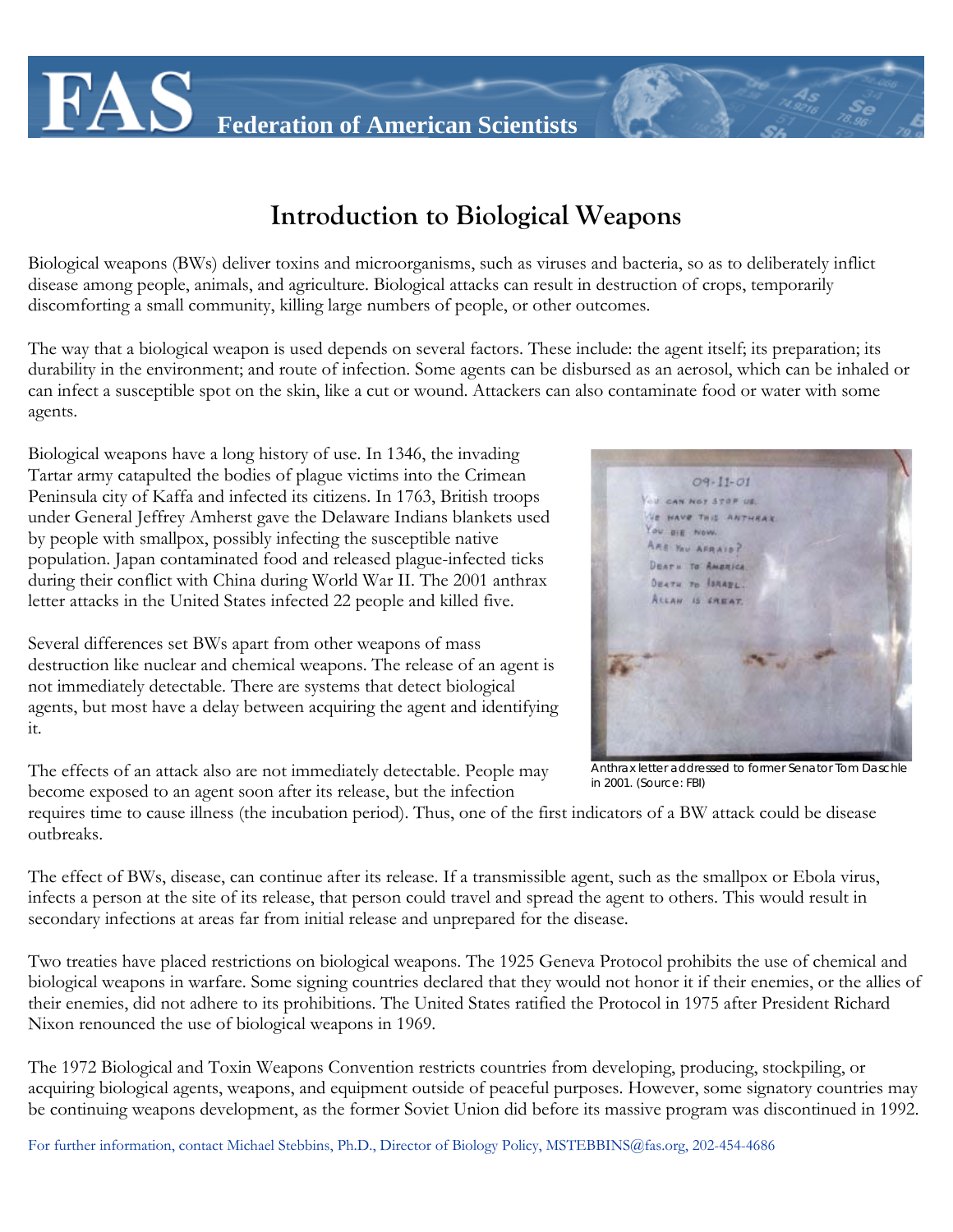Although developing and using biological weapons once required support by nations, recent advances in biotechnology have made it easier to develop dangerous viruses, bacteria, and toxins with fewer resources. This has increased concerns that individuals and groups could resort to bioterrorism to attack a population.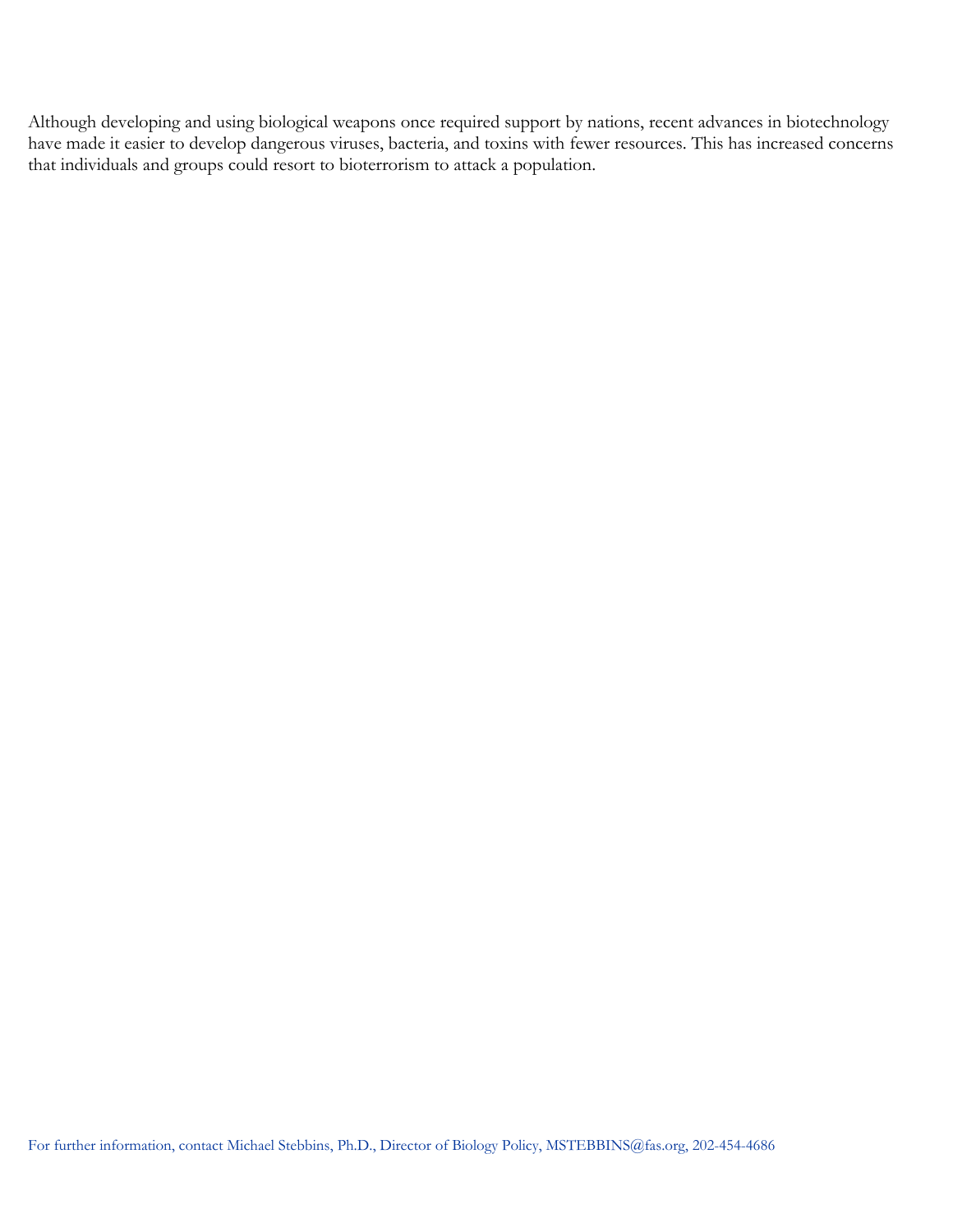## **Biological Weapons Production**

Biological weapons production can be divided into several, general stages: 1) A biological agent must first be chosen and acquired. In the case of toxins, the production method must be acquired. 2) After growing and multiplying to sufficient quantities, various selection and modification procedures can alter certain traits and characteristics of the microorganism. 3) The agent is then prepared for delivery.

Choosing an agent requires matching the desired results of an attack with an agent's characteristics. Those characteristics may include: how much of an agent can cause disease (pathogenicity); time between exposure and illness (incubation period); how debilitating the resulting disease is (virulence); its lethality; and how readily the disease spreads to others (transmissibility). Countermeasures to the disease such as treatment and vaccination are also considered.

A pathogen can be obtained from two major sources: its natural environment and a microbiology laboratory or bank. When acquired from environmental sources such as soil, water, or infected animals, enough of the microorganism would have to be obtained to allow purification and testing of its characteristics. The difficulty in acquiring agents stored in labs and banks, such as the American Type Culture Collection, depends on accessibility to the pathogens, security for the facility, or security measures for the bank's ordering process. These agents are purified and of a known quality.

An alternative to acquiring agents is creating them. Toxins can be produced by adding the DNA coding for its production to bacteria. Also, advances in biotechnology have made it possible to synthesize certain viruses based on its genome, or an organism's genetic instructions, and using basic materials such as DNA. Dr. Eckard Wimmer first demonstrated this by recreating the poliovirus in 2001, which was followed by Dr. Craig Venter's synthesis of the bacteriophage X174 in 2003 and the 2005 re-creation of the 1918 flu virus by Dr. Jeffrey Taubenberger and Dr. Terrence Tumpey.

Growing microorganisms requires providing optimal conditions. Living cells are required for the replication of viruses and some bacteria. Fungi, most bacteria, and other microorganisms can be grown in Petri dishes or fermentation vats. Although growing large amounts of an agent is possible, it can be limited by factors such as equipment, space, and safety concerns that arise from handling dangerous germs without appropriate safeguards. However, large amounts of an agent may not be necessary if the target population is small.

Modification of microorganisms through selection techniques and advances in genetic engineering could alter an agent so it will function in a particular manner. Agents modified for increased pathogenicity and a shorter incubation period could result in a more severe, fast-acting disease. Microorganisms that, under normal circumstances, do not infect potential targets could be modified to do so. Other changes could make treatments, vaccines, or the body's immune system useless.



*Fermentation vessel used for the production of anthrax. (Source: United Kingdom Security Service MI-5)*

Delivering an agent requires preparing it to remain effective when outside of its optimal growing conditions. Exposure to environmental stresses such as temperature, ultraviolet radiation, and drying can reduce the agent's activity. Some pathogens, like the anthrax bacteria, can encapsulate itself into a hardy, long-lasting spore not easily susceptible to those conditions.

Other agents require further processing that minimizes damage to it and allows it to retain its activity when dispersed. These procedures include: direct freeze drying (lyophilization); formulation into a special stabilizing solid, liquid, or gaseous solution; deep freezing; and powdering and milling. Once stabilized, the pathogens are ready for dispersal.